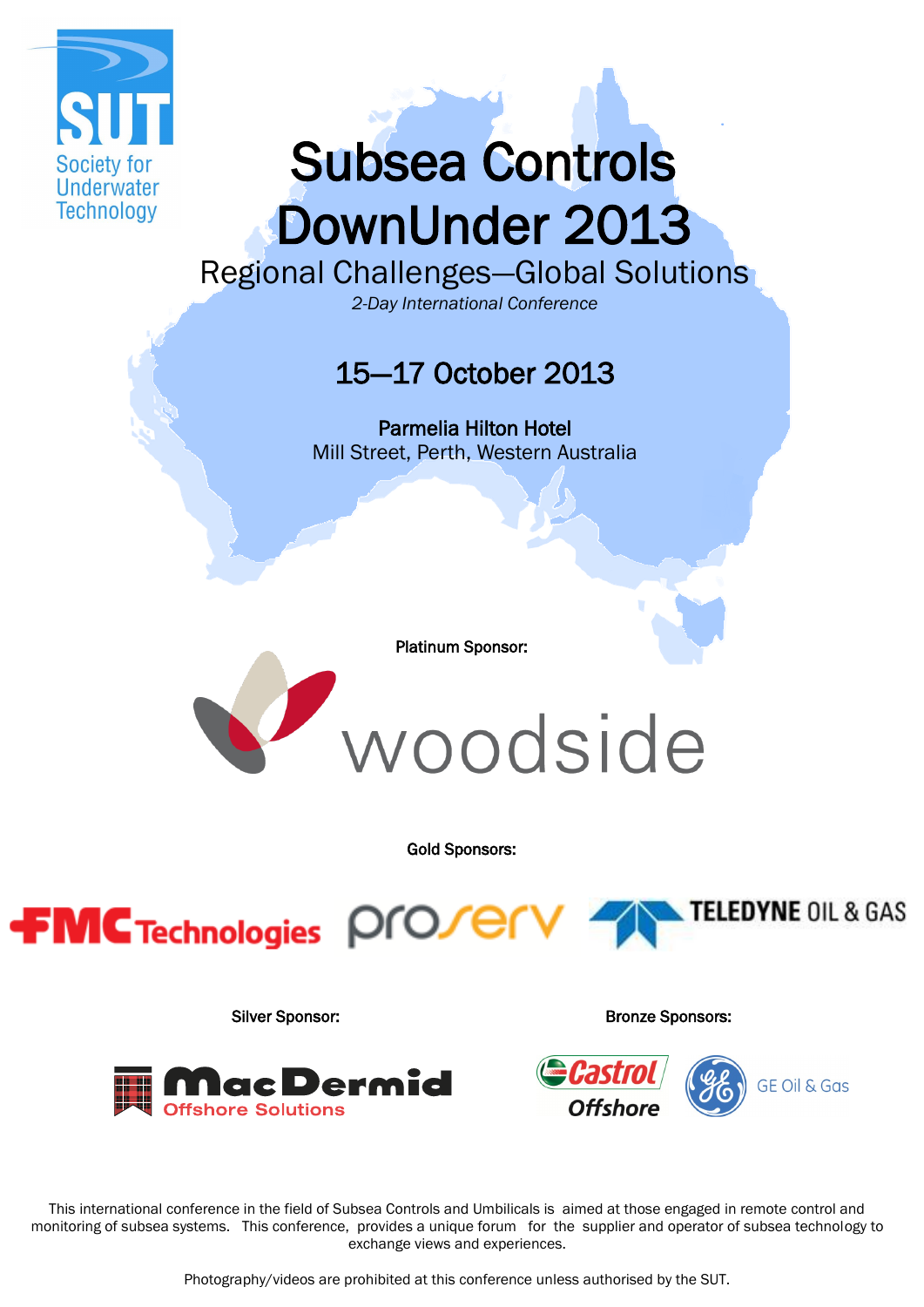### PROGRAMME:

#### Tuesday, 15 October 2013: 18.00 Ice Breaker, Frasers

#### DAY ONE Wednesday, 16 October 2013

08:30 Registration and Coffee

- 09:00 Welcome by Ray Farrier, SUT Perth Branch Chairman
- 09:05 Keynote Presentation Sean Salter, Woodside Energy Ltd.

#### Session Chairperson: Harry Mackay, Woodside Energy Ltd.

09:30 Enhancing Control Systems Availability Throughout the Life-of-Field

Paul Upjohn, GE Oil & Gas

10:00 Control System Integration – Regional Challenges & Considerations Stefania Narum, Wood Group Kenny

10:30 Morning Tea - *Proudly sponsored by:*  GE Oil & Gas

- 
- 11:00 Chemical Developments in the World of Subsea Controls Simon McManus, MacDermid Offshore Solutions
- 11:30 All Electric New Products for Actuation of Subsea Process Systems Egil Skrivervik, FMC Technologies
- 12:00 Realizing High Speed Communications Kevin Glanville, Proserv Controls (UK) Ltd

#### 12:30 Lunch

#### Session Chairperson: Kevin Mullen, Intecsea

- 13:30 Lightweight Umbilical Solutions for the Asia Pacific Market Michael Bell, Technip Umbilical Systems
- 14:00 Pilot Testing an ROV based System for Replacing Intrusive Subsea Sensors - Norwegian North Sea Tony Kelly, Roxar Pty.
- 14:30 Reliability Engineering in Design of Future Subsea Control Systems Ronan Flanagan, Lloyd's Register Consulting
- 15:00 Afternoon Tea
- 15:30 Managing Your Subsea Assets Performance and Reliability Utilising Subsea Leak Detection and Condition Monitoring Technology (Naxys) Jens Abrahamsen, Naxys—a GE Oil & Gas Company
- 16:00 Integrated Environmental Monitoring Proactive Management of Oil & Gas Operation Footprint Kaare Finbak, Kongsberg Oil and Gas Technologies (Nemo)
- 16:30 Putting Pressure on Subsea Pipeline Blockages Allan Browne, Paradigm Flow Services Ltd.

#### 17.00 Discussion and Day Wrap Up

#### 18:30 Conference Dinner - Parmelia Hilton Hotel

#### DAY TWO Thursday, 17 October 2013

08:30 Coffee

08:55 Welcome

#### Session Chairperson: Mike Theobald, Woodside Energy Ltd.

- 09:00 Operators Perspective on Subsea Control's Integrity, Reliability/Availability Over Life of Field Operations – Challenges Associated with Underpinning to a Production Assurance Program Charles Reith, Premier Oil Far East
- 09:30 A Step Change in the Water Detection and Redundancy Measurement in Wet Gas Subsea Business Paul Gosset, OneSubsea
- 10:00 Condition Performance Monitoring for Subsea Ross Hendricks, FMC Technologies
- 10:30 Morning Tea
- 11:00 Hydraulic and Electrical Integrity Data Analysis and Early Failure Prediction Mike Reuss-Newland, Wood Group Kenny
- 11:30 Flexible Subsea Communications Networks Providing Bandwidth for a Variety of Field Topologies Matthew Stone, GE Oil & Gas
- 12:00 Long Distance Tiebacks Eldar Lundanes, FMC Technologies
- 12:30 Lunch

#### Session Chairperson: Harvey Smith, Woodside Energy Ltd.

- 13:30 Advanced Control Fluid and Lubrication Technologies for Challenging Subsea Applications Sam Johns, Castrol Offshore
- 14:00 OFMS: An Efficient, Precise and Alternative Condition Monitoring Tool Piyush Patel, Kongsberg Oil & Gas Technologies Pty. Ltd.

GCastrol 14:30 Afternoon Tea - *Proudly sponsored by:*  Offshore

- 15:00 Developments in Acoustic Communications for Subsea Networks in the Field of Control and Monitoring Ben Grant, Nautronix
- 15:30 The Ignominious Shuttle Valve Kevin Mullen, Intecsea
- 16:00 Session Discussion & Closing Remarks, Ray Farrier
- 16:30 Conference Closing Drinks Parmelia Hilton Hotel
- 17.30 Conference End

*SUT reserves the right to amend/change the programme as it sees fit.* 



Proudly sponsored by:



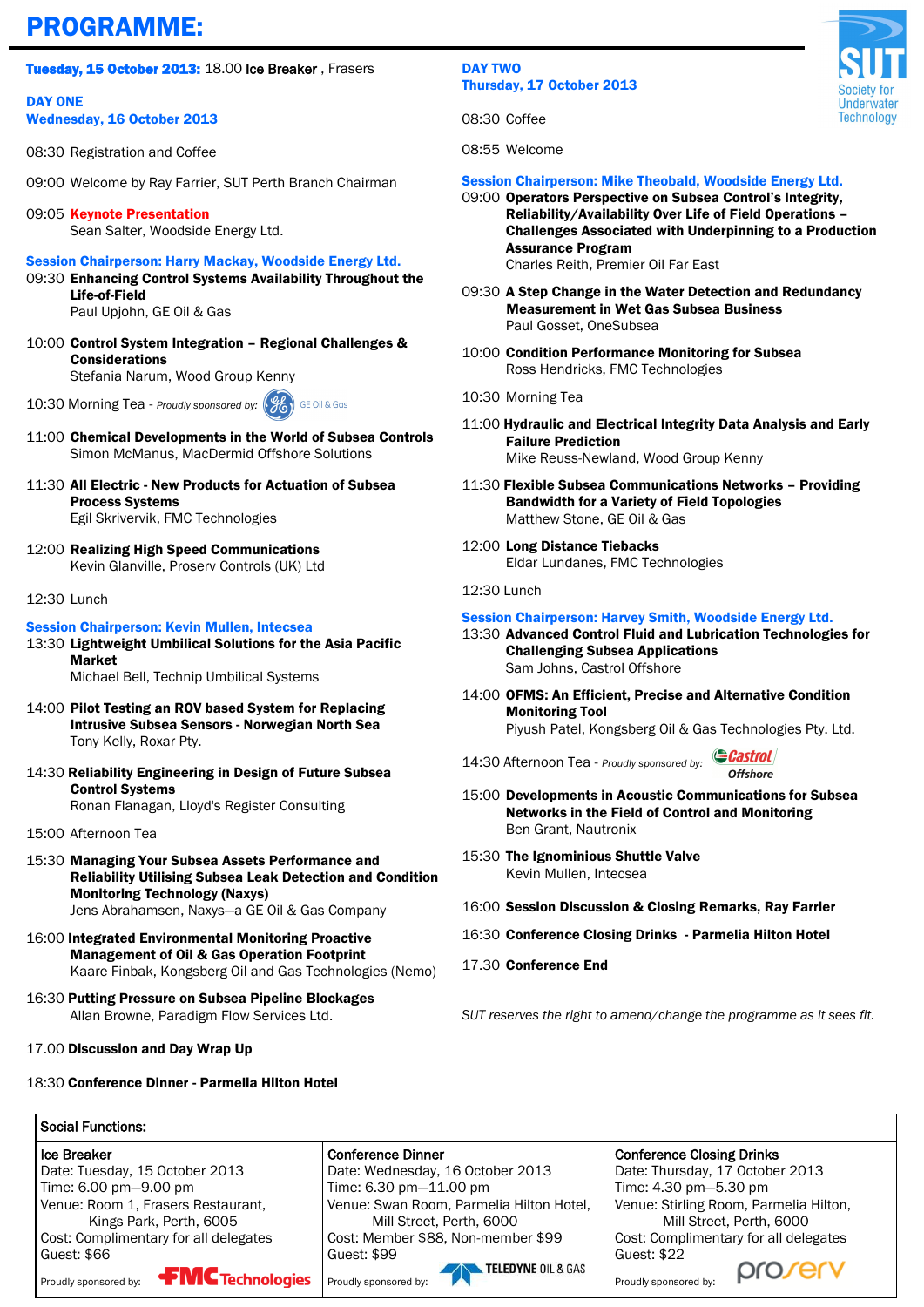### INFORMATION & REGISTRATION FORM: Subsea Controls DownUnder, 15—17 October 2013

Platinum sponsor:

#### INFORMATION:

 $\sim$   $-$ 



|                              | Please select your technical conference type and the social functions you wish to attend:                                                                                                                                                          |
|------------------------------|----------------------------------------------------------------------------------------------------------------------------------------------------------------------------------------------------------------------------------------------------|
| <b>Technical Conference:</b> | Member early bird (\$495)<br>$\Box$ Non-member early bird (\$540) - received before COB 30 August<br>⊔                                                                                                                                             |
|                              | Member (\$550)<br>$\Box$ Non-member (\$600) - received on/after 31 August<br>$\mathsf{L}$                                                                                                                                                          |
| <b>Social Functions:</b>     | ⊔<br>Ice Breaker, 15 Oct (complimentary)<br>Closing Drinks, 17 Oct (complimentary)<br>ப                                                                                                                                                            |
|                              | Member Conference Dinner, 16 Oct (\$88) □ Non-member Conference Dinner, 16 Oct (\$99)                                                                                                                                                              |
| PAYMENT:                     |                                                                                                                                                                                                                                                    |
|                              | Please tick to indicate your preferred payment method:                                                                                                                                                                                             |
| $\Box$ Cheque:               | Australian Dollar only, made payable to The Society for Underwater Technology<br>Send to, 5/5 Hasler Road, Osborne Park, Perth, Western Australia, 6017<br>Please make sure you reserve a place by e-mail or fax before posting your cheque.       |
| $\Box$ Invoice:              |                                                                                                                                                                                                                                                    |
| $\Box$ Credit Card:          | AMEX*, Mastercard or Visa ONLY. We cannot accept payment by any other card.<br>* Payments made by AMEX will attract a 2.75% surcharge.                                                                                                             |
|                              |                                                                                                                                                                                                                                                    |
|                              |                                                                                                                                                                                                                                                    |
|                              |                                                                                                                                                                                                                                                    |
|                              |                                                                                                                                                                                                                                                    |
|                              |                                                                                                                                                                                                                                                    |
|                              | For further information on this event, please contact Jennifer Maninin J.maninin@sut.org Tel: +61894469903<br>(SCD)<br>To register, please e-mail completed registration form to perthevents@sut.org or fax the completed form to + 61 8 9446 9905 |